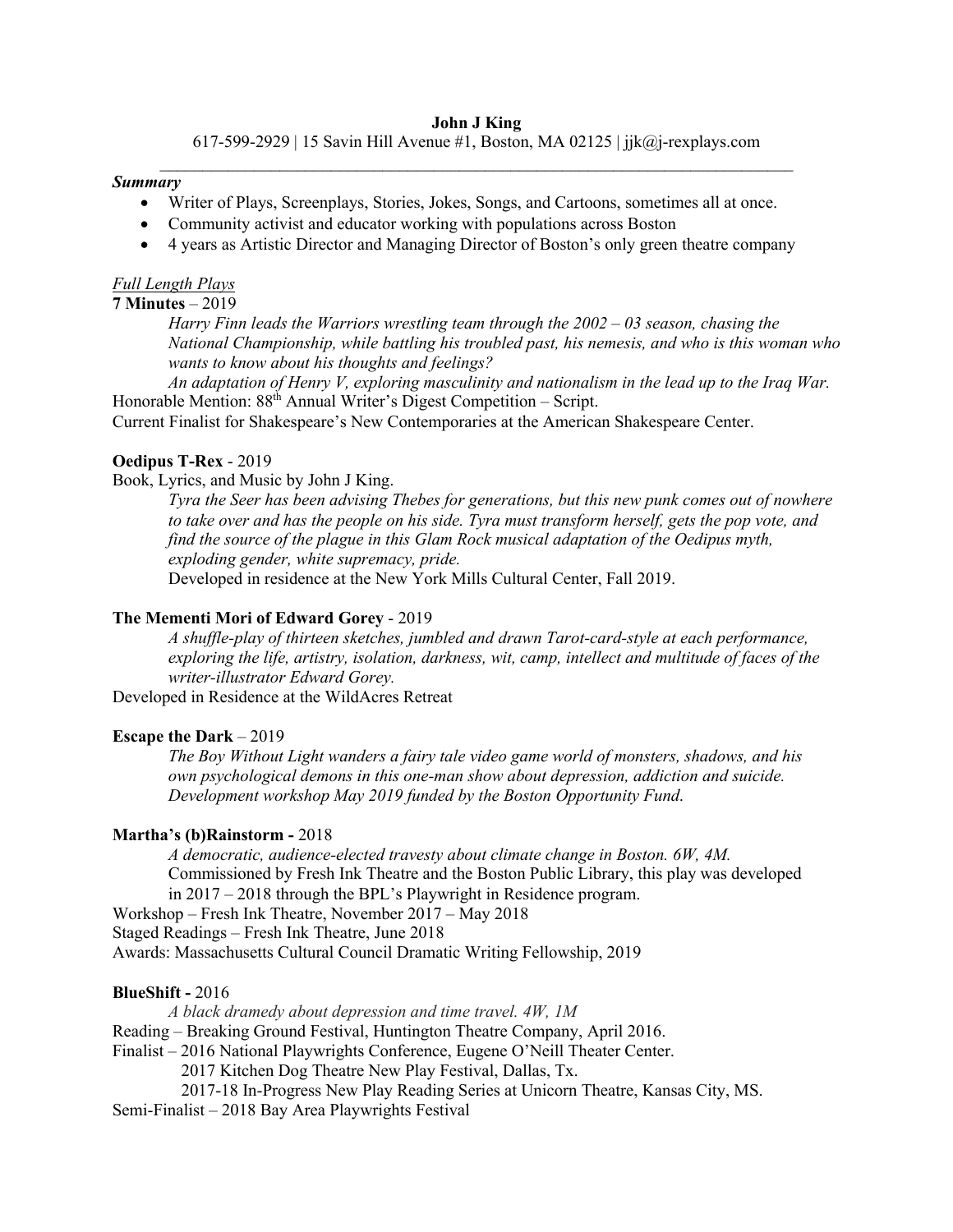### **Der Vampyr -** 2014

*Heinrich Marschner's Gothic vampire opera, updated and adapted into a darkly hilarious feminist tale, threading contemporary sexuality and vampire motifs, including references to Buffy the Vampire Slayer and Twilight. 7M, 4W, and chorus.*

Commissioned by OperaHub, Boston, 2013-14.

## Productions:

OperaHub, Boston, June 2014 St. Olaf College, Northfield, MN, October 2015

#### **From Denmark With Love -** 2013

*The story of Hamlet, told as a James Bond action thriller. 3W, 4M*

## Productions:

Vaquero Playground, May 2013 at Boston Playwrights' Theatre Vaquero Playground, July 2013 at Outside the Box Festival, Boston IRNE Award Nominated for Best New Play – Fringe, 2014

### *Screenplays*

## **Sallad Daze** – 2018

*A pizza man-cum-graffiti artist, and a Muslim Harvard Law grad stuck in Dallas, organize against the city's plan to tear down a neighborhood to build a new stadium. Half-hour comedydrama.*

2018 Orchard Project Episodic Lab – Finalist

### **BoMa75** – 2019 (co-created with Steven Bogart)

*A sci-fi drama set in Boston in 2075. When a pregnant teen gives birth to the first mixed-species baby between a human and an Amphobe (a DNA-modified amphibious person), she must find a way to save the child from the political and religious forces out to destroy them.* 

2019 Orchard Project Episodic Lab – Finalist

#### *Collaborations & Education*

### **The NanoTheatre Games** – 2019, Beaver Country Day School

*Directed twenty high school students in creating and writing a full-length show made up of short plays, including comedy, drama, movement pieces, and musicals.* 

## **Interference** – 2015, Liars & Believers at American Repertory Theatre's Club Oberon *Wrote and performed as part of an ensemble devised play about tragedy, grief, and recovery. Directed by Steven Bogart.*

#### **SubMerged** – 2015, Beaver Country Day School

*Directed fourteen high school students in creating and writing an immersive performance that led the audience on a murder mystery throughout the school* 

**Lunar Labyrinth** – 2014, Liars & Believers at American Repertory Theatre's Club Oberon *Wrote and performed text and music as part of an ensemble devised play inspired by a Neil Gaiman short story. Directed by Steven Bogart.*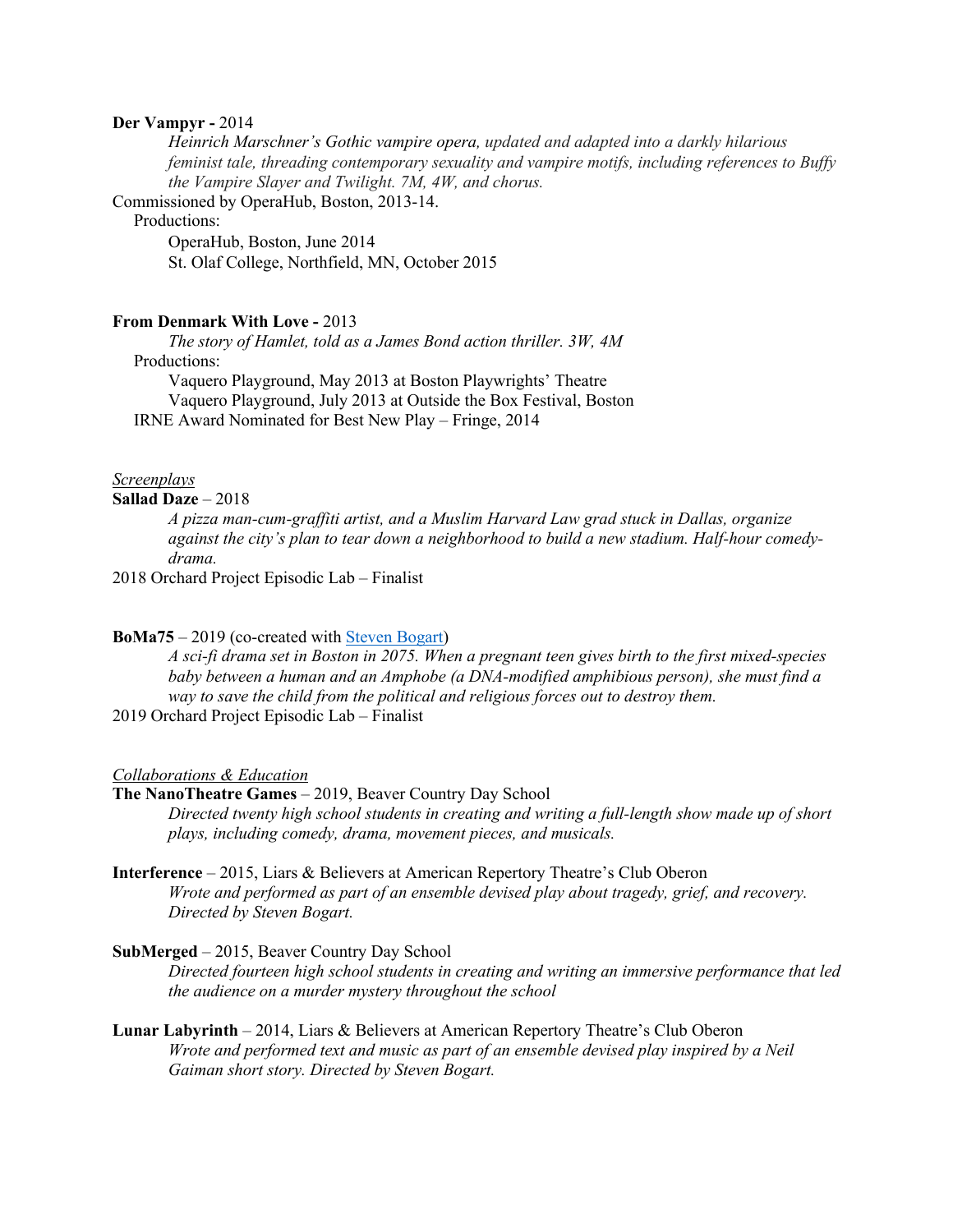## *Honors*

- SpeakEasy Stage's Boston Project Development Commission, 2019-2020.
- New York Mills Cultural Center Residency Fellow, November 2019.
- WildAcres Residency Fellow, October 2019.
- Massachusetts Cultural Council Dramatic Writing Fellow, 2019.
- Boston Public Library Playwright in Residence, 2017 2018 Michael Colford, Program Manager
- Huntington Playwriting Fellow, Huntington Theatre Company, Boston. 2014 2016. Lisa Timmel, Literary Manager

## *Work Experience*

## **Museum of Fine Arts, Boston -** *House Manager, Public Programs* **August 2015 - present**

- Collaborate across departments to facilitate a wide variety of programs, including films, lectures, concerts, and panel conversations.
- Work with external partners for streamlined and clear communications and operations for third party events
- Work interdepartmentally to design and implement new programming to reach new audiences, including *Who Tells Your Story: Art & Hamilton at the MFA*, and *The Idea of North*, a conversation with co-curator Steve Martin.

## **Company One Theatre -** *Street Team Program Director* **March 2014 – August 2015**

- Scheduled and coordinated events in and around Boston to promote shows and programming, to deepen ties to the community, specifically to high school and college-age students.
- Event planning; filming and editing promotional videos; relationship building with community organizations.
- Designed interactive audience engagement activities including visual art, word art, and video
- Managed social media presence around engagement events specifically targeting young audiences
- Successfully increased youth audience (under 30) by 23% in first season.

## **Beaver Country Day School –** *Artist in Residence / Director* **November 2013 – February 2019**

- Created, Co-Wrote, and Directed original full-length play with students aged  $15 18$ .
- Led students in story and character generation exercises, lessons on improv and story, and acting
- Worked with school faculty and staff to fulfill production needs of work in progress
- 2015 show *SubMerged* took place in locations around campus and required extreme coordination and planning with staff, faculty, and students.

# **CONSENSUS Project -** *Designer / Visioneer* **March – August 2014**

- Created gallery space inspired-by and displaying works by 7 other artists, including video, music, sculpture, 2D, and tea-maker.
- Designed to spec and travel for shows in Martha's Vineyard, Somerville, and Worcester.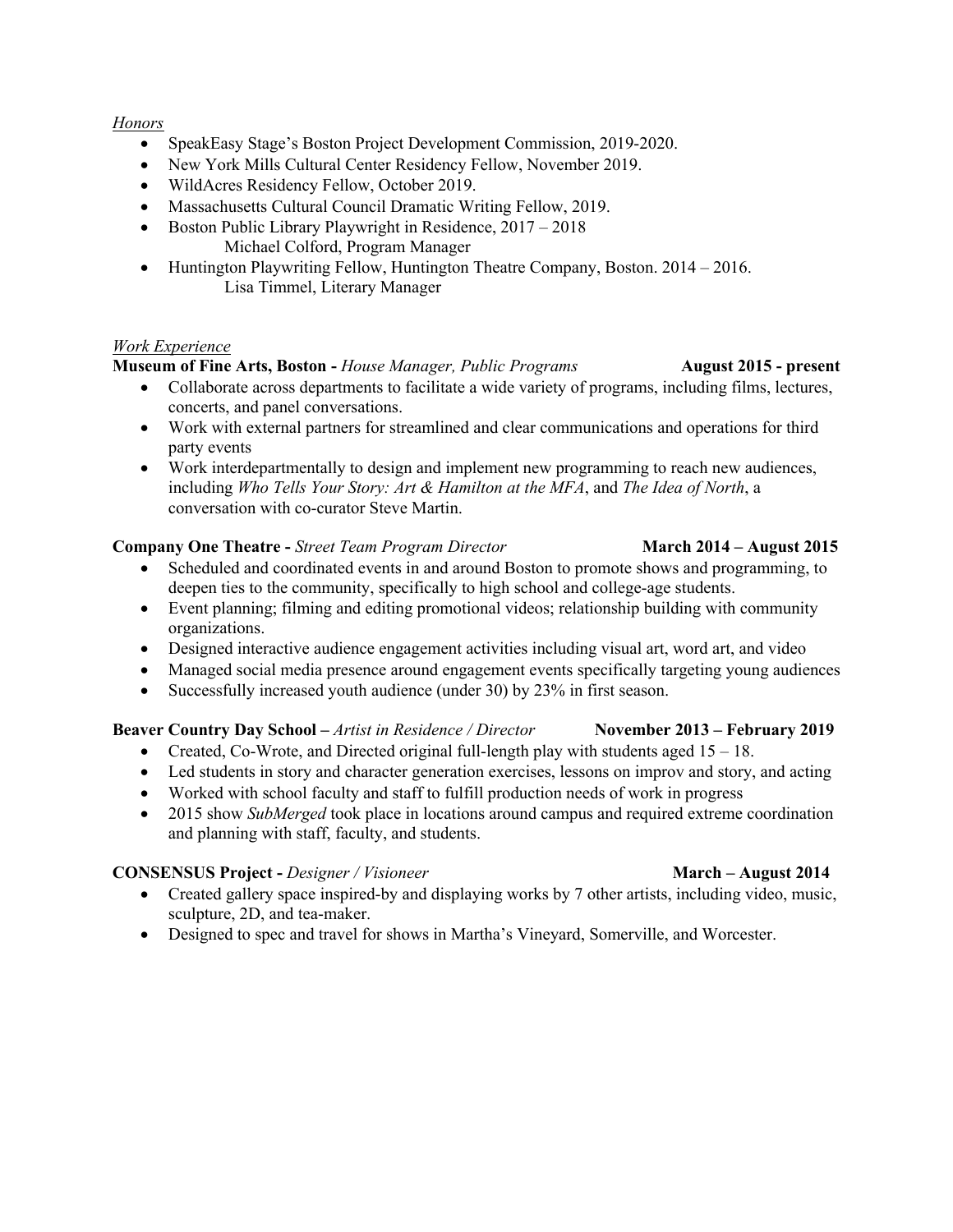*Organizations* Member: Dramatists' Guild of America Member: StageSource Founding Member of Small Theatre Alliance of Boston

## *Education*

SUNY Geneseo: B.A. in Theatre-English, December 2004 Dean's List, President's List Member, Alpha Psi Omega National Theatre Honor Society

# *Other*

Musician – guitar, violin, percussion, samples and producing, singing Visual Artist – painter, sculptor, set design Video Artist – shorts, videos, documentaries